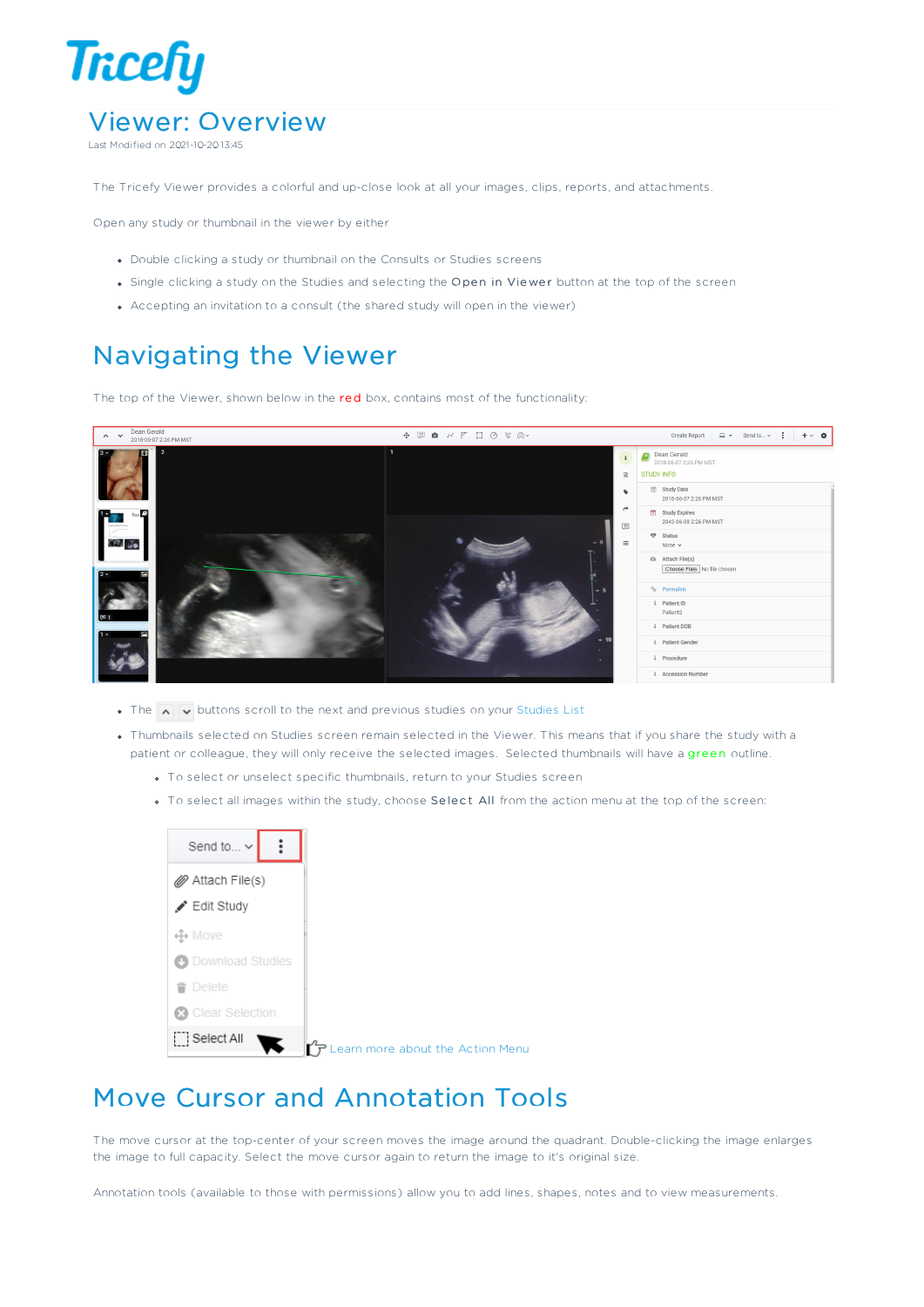

## Screen Display

The monitor icon at the top of the screen specifies the number of images to display, where to display them, and toggles the thumbnails sidebar:



Highlight the number of quadrants to display (horizontal and vertical)

- Highlight just one box to view a single image
- Select where you would like to display the thumbnails
	- The active option is blue; select the active option to disable thumbnails

**3** Toggle the study list sidebar

This icon is blue when active

Uses DICOM tags (StageName, NumberOfStages, StageNumber) to put images and clips side-by-side

Below are some examples of possible screen layouts: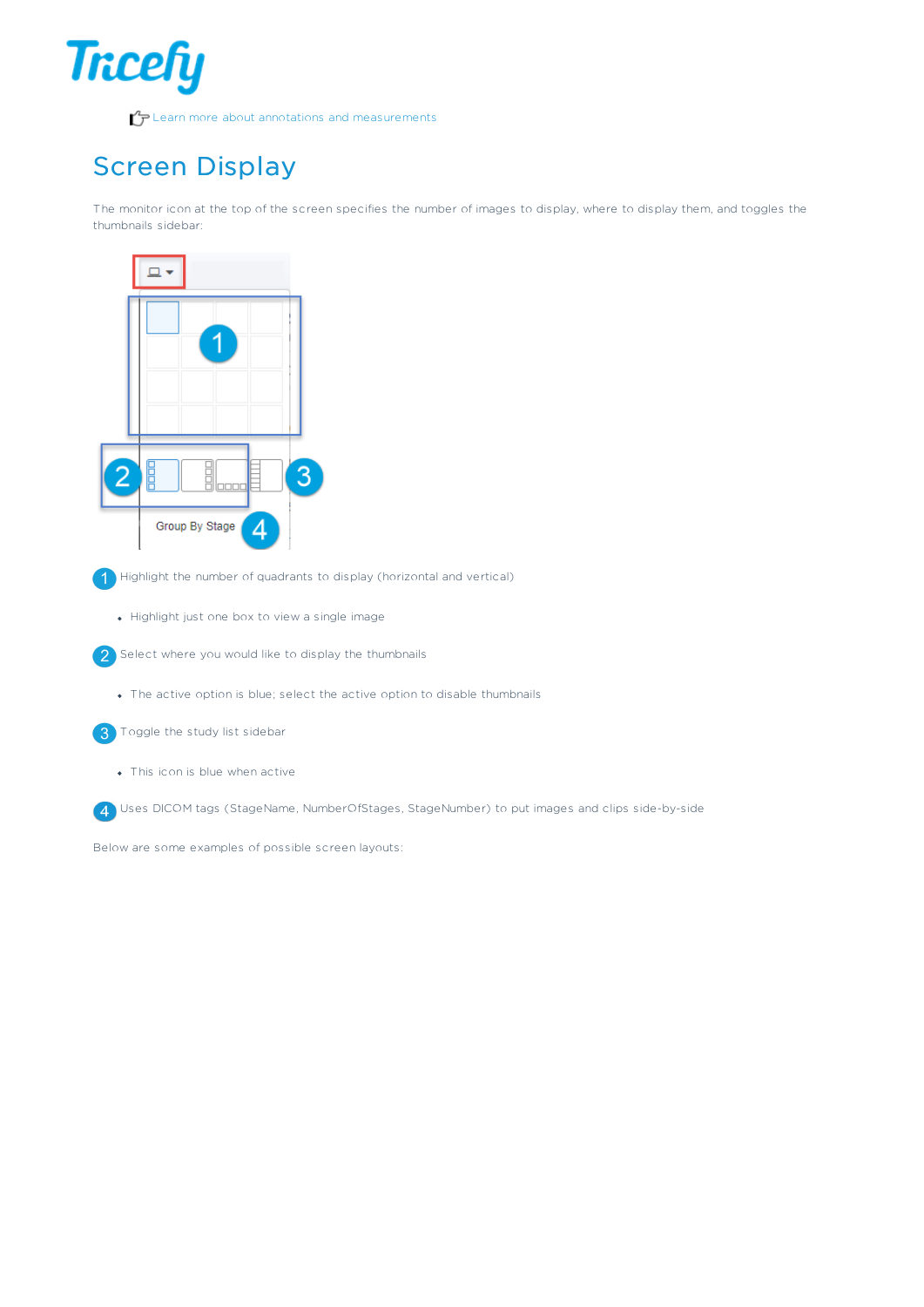## **Tricefy**



LIVER

4 images, study list active, thumbnails onleft

**IVC**